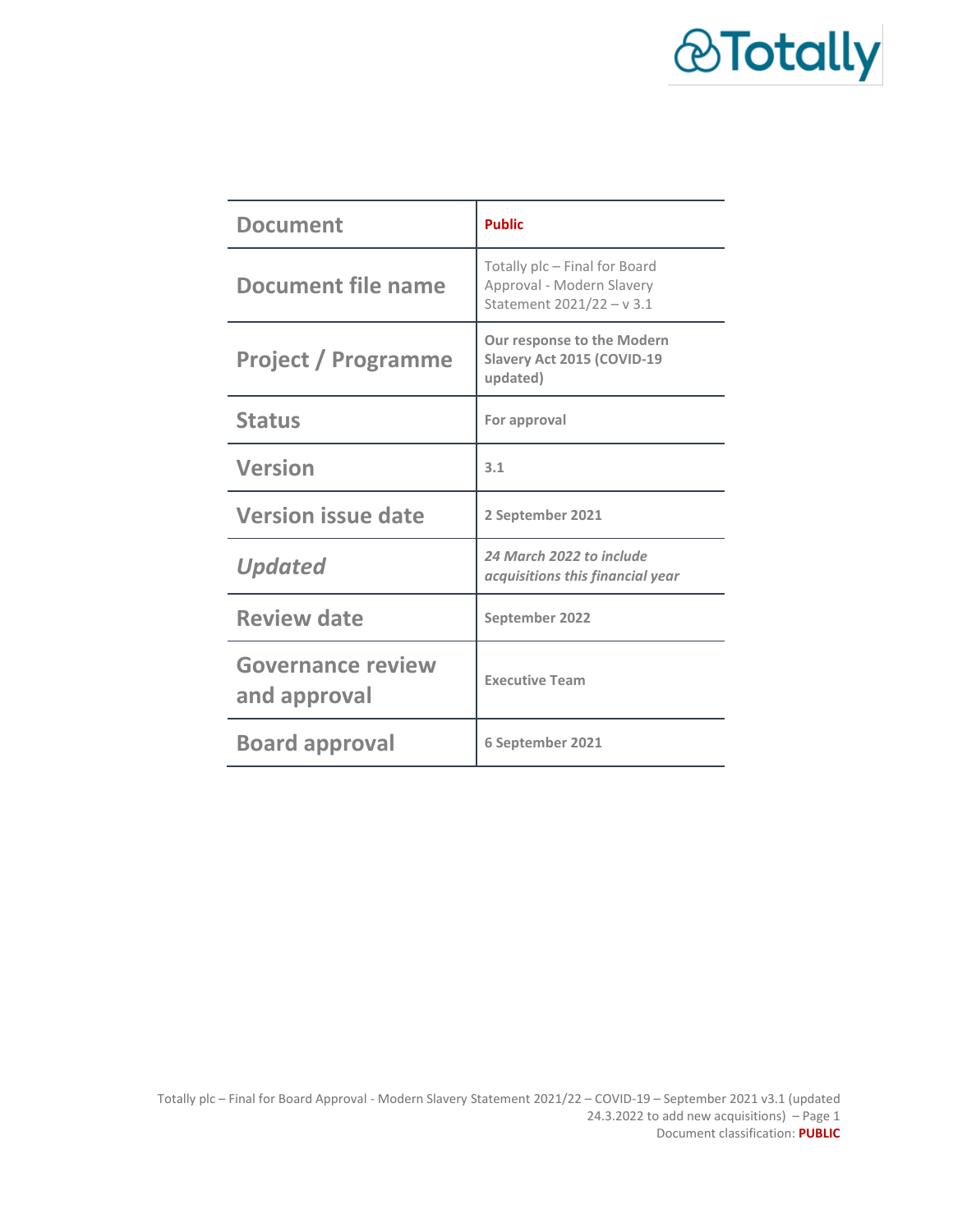

# This page left intentionally blank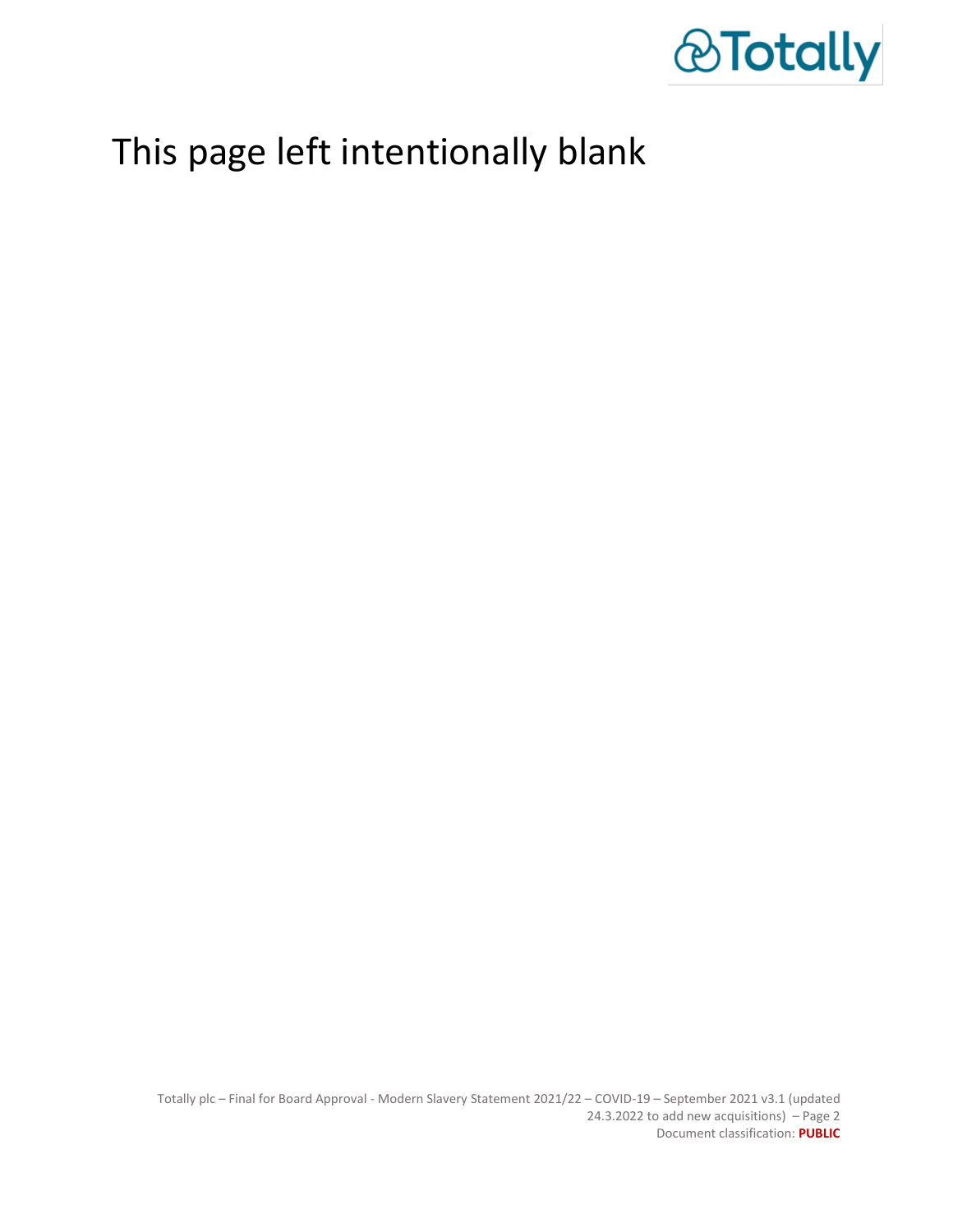# **DTotally**

# **Our response to the Modern Slavery Act**

### **Modern Slavery Act Statement 2021 to 2022**

#### **Introduction**

This statement applies to all companies (divisions) within and associated to Totally plc as the parent company (referred to in this statement as the Group). This statement relates to actions and activities during the financial year ending 31st March 2022.

The Group is committed to improving its practices to combat modern slavery and human trafficking. This statement sets out the Group's actions to understand all potential modern slavery risks related to its business and to ensure that there is no slavery or human trafficking in its businesses or supply chains.

The Group will strive to improve its practices and to ensure that those we work with, including our partners, do so as well. The Group, as a national organisation recognises that it has a responsibility to take a robust approach to slavery and human trafficking.

#### **Governance**

This statement, relating to the financial year ending 31 March 2022, is made pursuant to section 54(1) of the Modern Slavery Act 2015 (the 'Act') and outlines the steps we have taken as an organisation to assess our operations and supply chain and mitigate any risk of slavery and human trafficking. The Group is committed to conducting business ethically and responsibly and fully support the aims of the Act and associated standards such as the UN Guiding Principles on Business and Human Rights. We are committed to tackling slavery and human trafficking wherever we can. The Executive Team and the Board will review and oversee implementation of the modern slavery statement. It sets the Group approach for modern slavery compliance by our colleagues across the business and, where relevant, in the Group corporate functions. The Executive Team manages the composition and publication of our annual statement and provide updates to management as well as the Board.

## **Organisational Structure and Supply Chains**

The Group is engaged in addressing the challenges of the UK and Ireland healthcare sector by delivering healthcare and providing a range of innovative services.

The Group consists of multiple trading divisions and companies:

- **Urgent Care** (including Vocare Limited and Greenbrook Healthcare Limited)
- **Planned Care** (including Premier Physical Health Limited and About Health Limited)
- **Insourcing** (Totally Healthcare Limited)
- **\*Energy Fit Professionals** (also known as Energy Fit-Pro) (acquired December 2021)
- **\*Pioneer Health Care Limited** (acquired February 2022)

Totally plc – Final for Board Approval - Modern Slavery Statement 2021/22 – COVID-19 – September 2021 v3.1 (updated 24.3.2022 to add new acquisitions)  $-$  Page 3 Document classification: **PUBLIC**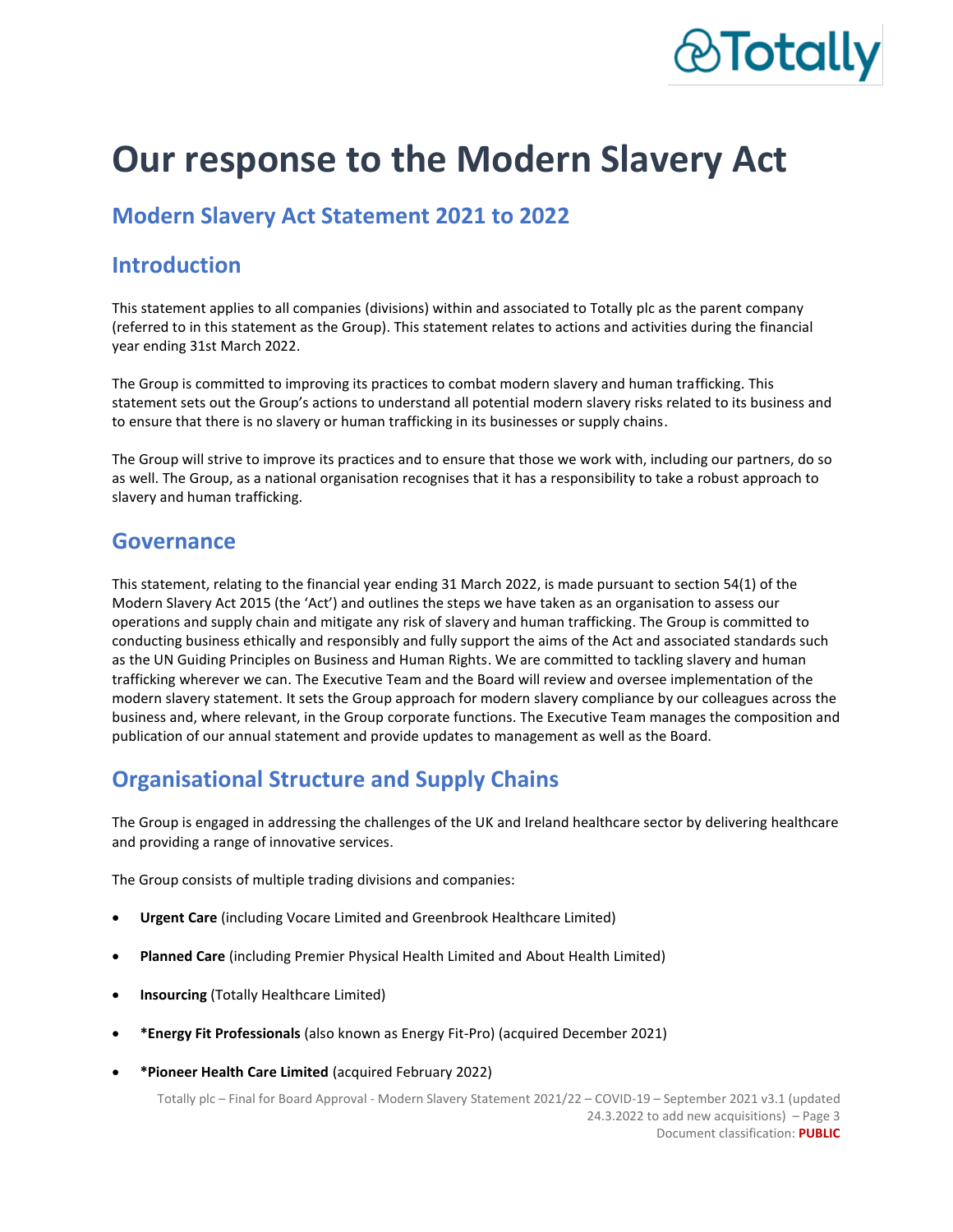

All divisions have internal governance hierarchy structures, controlled by Totally plc. The Board of Directors of Totally plc are responsible in ensuring the hierarchy of its divisions meet good corporate governance standards around Clinical Quality, Finance, HR and OD, Corporate, Social and Environmental areas.

The Group operate services at multiple operating sites across all regions within the UK and Ireland. The Group through its divisions provide services by driving innovation and providing a range of responsive and preventative healthcare services in community settings, urgent care centres, GP surgeries, prisons, workplaces, and patients' homes, from pre-diagnosis to discharge. These out of hospital services include NHS 111, GP out of hours care, physiotherapy, podiatry, dermatology, referral management services and clinical health coaching. The Group operates numerous contracts with the NHS as well as other public and private sector organisations across the UK and Ireland.

#### **Relevant Policies and Procedures**

We are committed to ensuring there is no modern slavery or trafficking in our business or supply chains, and we require all our suppliers to comply with relevant policies; including our Equal Opportunities Policies and specifically to pay due regard to the health, safety, welfare, and dignity of those with whom they come into contact and supported by our supplier code of conduct.

#### **Due Diligence and risk assessment**

The level of due diligence undertaken depends on the location and the nature of the work. A comprehensive checklist of policies enables the Group to identify risks of modern slavery and trafficking in the business and its supply chain. If we identify a risk, a more detailed due diligence exercise is conducted by us so that appropriate and informed decisions about the proposed work is made. Modern slavery risks will be considered in the Group's organisational risk register, which is reported in our annual report.

The Group does not enter into business with any other organisation in the UK and Ireland which knowingly supports or is found to involve slavery, servitude and forced or compulsory labour.

#### **Monitoring our Performance**

The Group has set the following key performance indicators to measure its effectiveness in ensuring modern slavery is not taking place in the Group or its supply chains.

The Group will:

- Monitor the number of fresh staff who receive training in relation to the requirements of the Act through our own internal training and induction programmes.
- Monitor the instances of current suppliers found to be in breach of the requirements relating to the Act.
- Be responsible for compliance and that these measures have been successfully implemented and reviewed on an annual basis.

*The Group has developed a system for supply chain verification which enables the Group to evaluate potential suppliers before they enter the supply chain, and the organisation will continue to monitor this. The Group has also appointed a Procurement Manager to oversee and improve the procurement practices of the organisation.*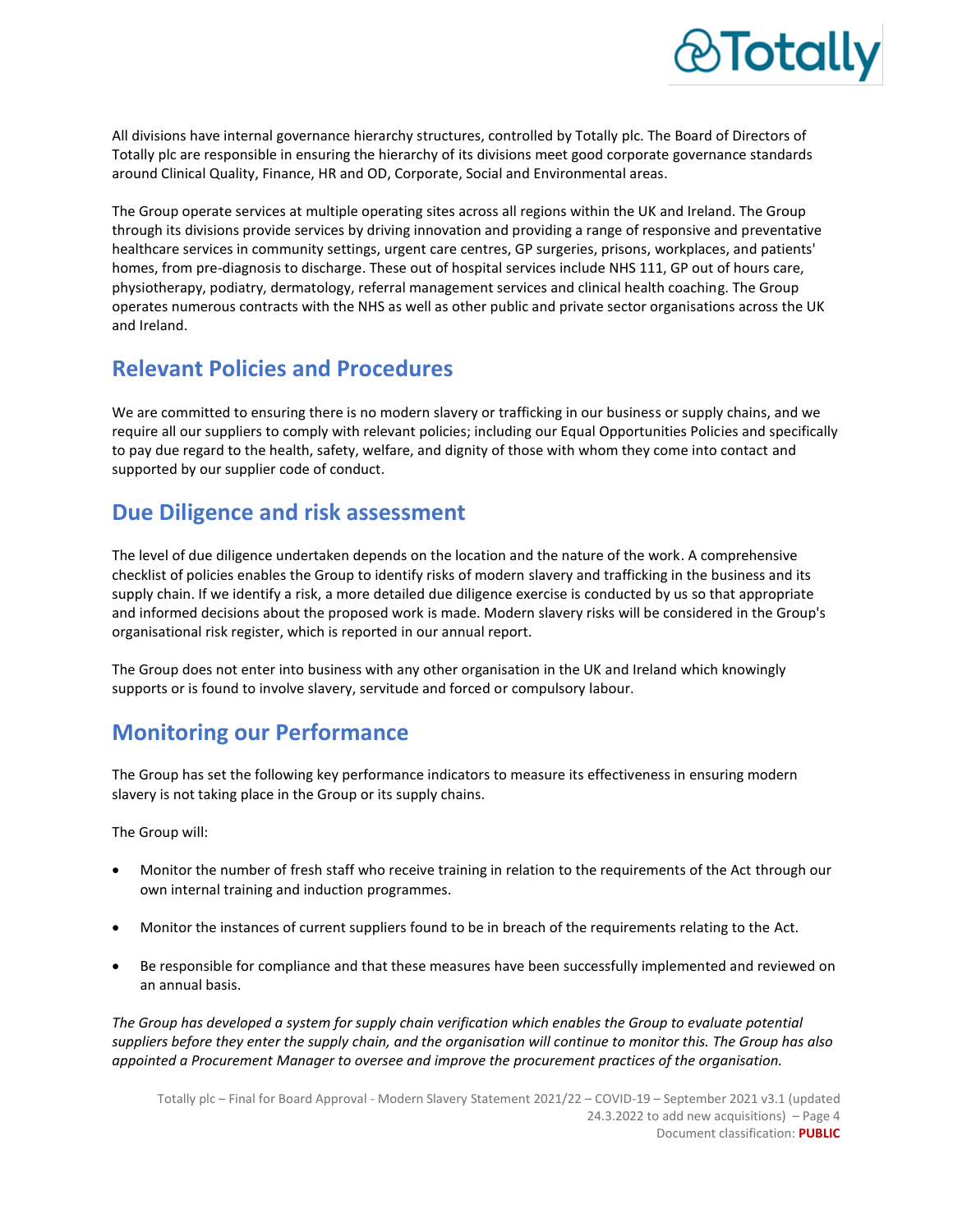

## **Training**

It is essential that all our staff have an awareness of modern slavery issues. We will provide, on an ongoing basis, information, and training to staff. We will also provide one to one support and guidance to our staff:

- How to identify the signs of slavery and human trafficking.
- What steps the organisation should take if suppliers or contractors do not implement anti-slavery policies in high-risk scenarios, including their removal from the organisation's supply chains.
- What initial steps will be taken if slavery or human trafficking is suspected.
- How to escalate potential slavery or human trafficking issues to the relevant parties within the organisation.

What external help is available, for example through the [Modern Slavery Helpline](https://www.modernslaveryhelpline.org/)

# **Our response to addressing modern slavery risks during the COVID-19 pandemic**

We understand that some workers may be more vulnerable to modern slavery during the coronavirus pandemic. Some of the issues we have considered include:

#### **The health and safety of workers**

It is important that the relevant local or national government policies are implemented throughout our supply chain. This includes adopting social distancing measures and paying statutory sick pay in order to prevent the spread of coronavirus.

### **Supporting suppliers**

As a responsible business we have prioritised engagement with our suppliers, including paying for orders already in production where possible. Whilst some previously placed orders may no longer be required, we have made sure late cancellations are kept to a minimum to avoid workers not receiving wages for work they have completed.

#### **Grievance procedures**

It is important that our workers are still able to access grievance procedures and that new or adapted procedures will be made available to all our staff where necessary.

#### **Recruitment**

We know some suppliers may be seeking to recruit additional workers in order to meet increases in demand. We and our suppliers ensure that we maintain rigorous checks during the recruitment process to ensure that vulnerable workers are not being exploited by third parties seeking to profit from heightened demand.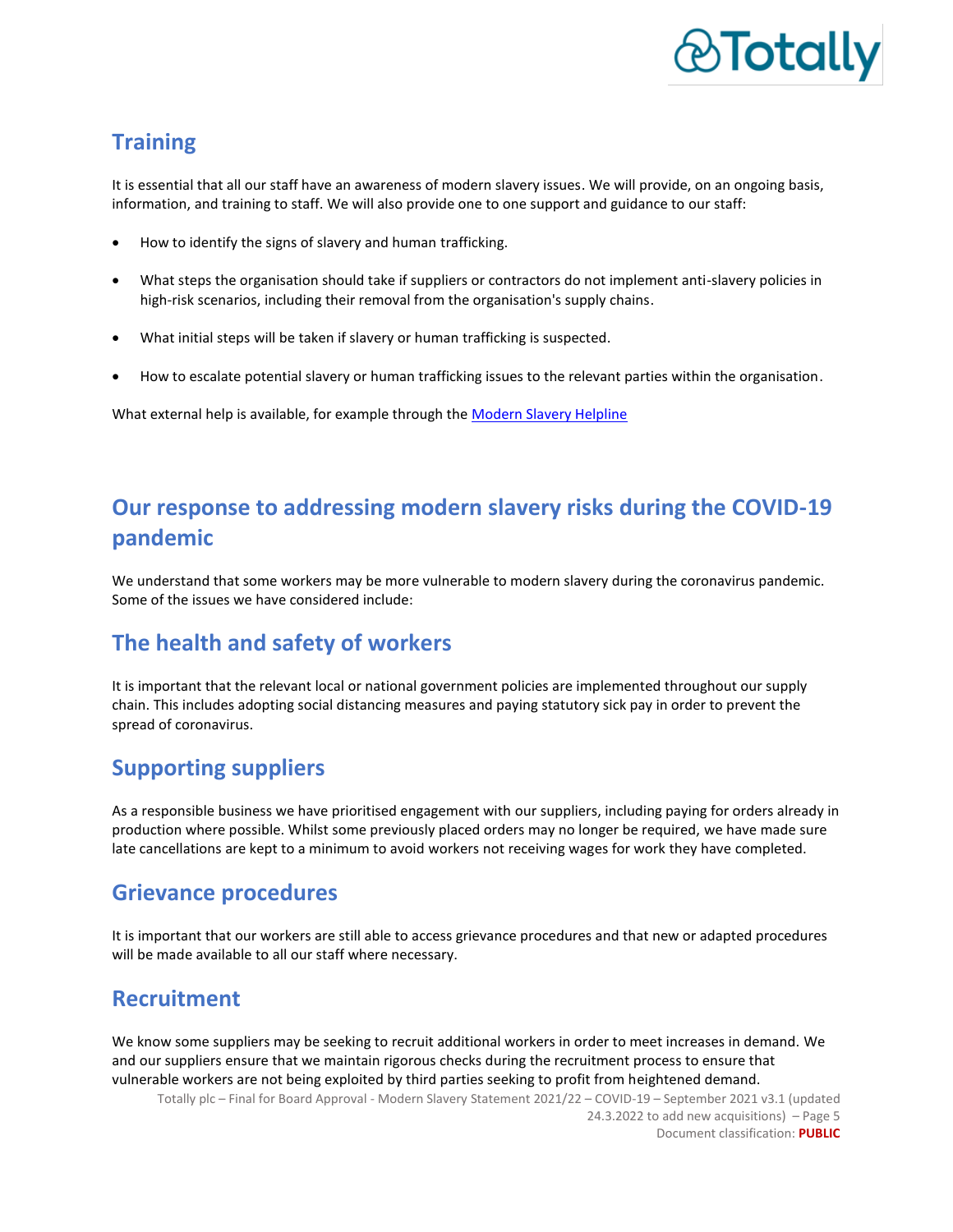

## **Emerging risks**

In the context of a rapidly changing landscape during the coronavirus pandemic we continually assess our supply chain and where appropriate to undertake new risk assessments or reconsider the prioritisation of previously identified risks.

As part of these risk assessments, the business has considered which parts of its workforce may be particularly vulnerable and continually update our Board of Directors on emerging or heightened risks through internal systems and processes.

#### **Approval**

This statement has been approved by the Totally plc Board on 6 September 2021. The Board will review and update the statement annually.

This statement is made pursuant to section 54(1) of the Modern Slavery Act 2015.

| Signed by:   | Wendy Lawrence                                              |
|--------------|-------------------------------------------------------------|
| Name:        | Wendy Lawrence                                              |
| Designation: | <b>Chief Executive</b>                                      |
| Date:        | 6 September 2021                                            |
| *Updated:    | 24 March 2022 (to include acquisitions this financial year) |
| Review date: | September 2022                                              |

END